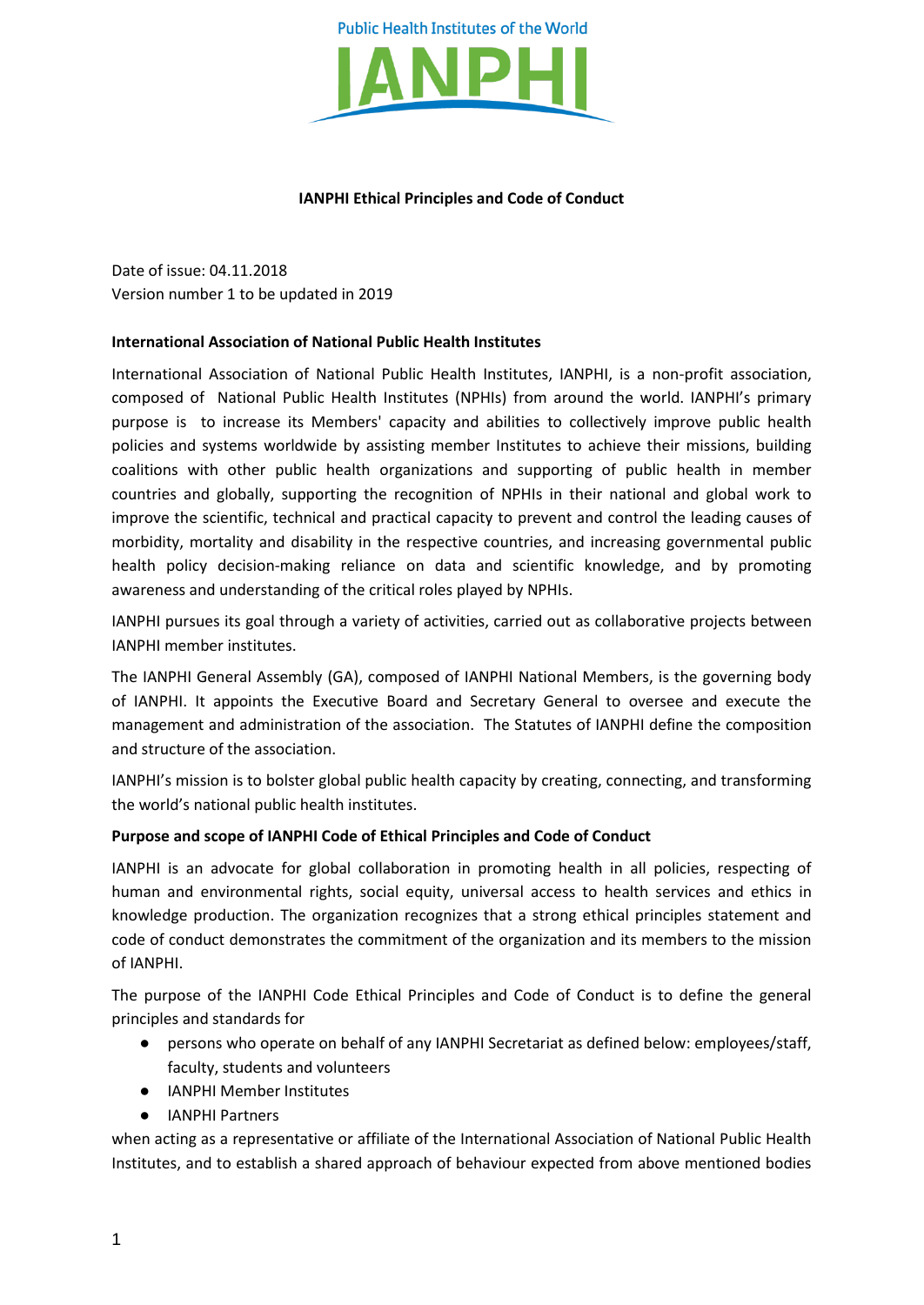



to guide them on everyday questions relating to ethics and integrity, to prevent conflicts of interest, and for representation.

IANPHI Internal Rules and a set of internal IANPHI Standard Operating Procedures further define the standards for IANPHI staff and leadership in the daily administration and management of the association.

# **IANPHI's Ethical Principles**

As an ethically engaged organization, IANPHI affirms the conviction that global health collaboration exerts a powerful force to enable and ennoble the individual, and communities, and that the right to health entails an obligation to use knowledge for the common good.

In harmony with this conviction, members of IANPHI are expected to strive for the highest degree of integrity at all time. The association's resources, both human and fiscal, are entrusted to us for the common good and for future generations; we, Members and all those who participate in the IANPHI community acting on behalf of IANPHI, are expected to exercise wise stewardship over these resources and to guard against their misappropriation or misuse. All conflicts of interest and of commitment are to be promptly addressed, and all possible steps are to be taken to eliminate the conflict or to manage them to ensure that they do not undermine the integrity of our institution or ourselves.

IANPHI seeks to uphold the dignity and rights of all persons through fair treatment, honest dealing, and respect. IANPHI is committed to creating an environment of work and collaboration that enables all persons to strive toward their highest potential. All those who participate in the IANPHI community are to ensure that their actions and behaviour

- do not violate the law of their respective country
- do not violate the internal rules and regulations of their respective host organization, in case of their work not being independently and directly organized by IANPHI but in collaboration with a member institute, partner or equivalent
- do not promulgate harrassment, sexual harrassment or other abuses of authority (defer to the UN Secretariat for definitions: [https://documents-dds](https://documents-dds-ny.un.org/doc/UNDOC/GEN/N08/238/36/PDF/N0823836.pdf)[ny.un.org/doc/UNDOC/GEN/N08/238/36/PDF/N0823836.pdf\)](https://documents-dds-ny.un.org/doc/UNDOC/GEN/N08/238/36/PDF/N0823836.pdf)
- do not directly or indirectly discriminate any person or group of persons based on their gender, race, colour or ethnic or national origin, religion, disability, sexual orientation, social class, age (subject to the usual conventions on retirement), marital status or family responsibilities, or as a result of any conditions or requirements that do not accord with the principles of fairness and natural justice. *[LINK: [https://www.ohchr.org/EN/ProfessionalInterest/Pages/CERD.aspx\]](https://www.ohchr.org/EN/ProfessionalInterest/Pages/CERD.aspx)*
- do not constitute any conflict of interest
- is in accordance with IANPHI Statutes and other governing documents of the association
- is directed to enforce international collaboration and promoting of public health in all policies.

Members of the IANPHI organization in positions of authority carry a particular obligation to exercise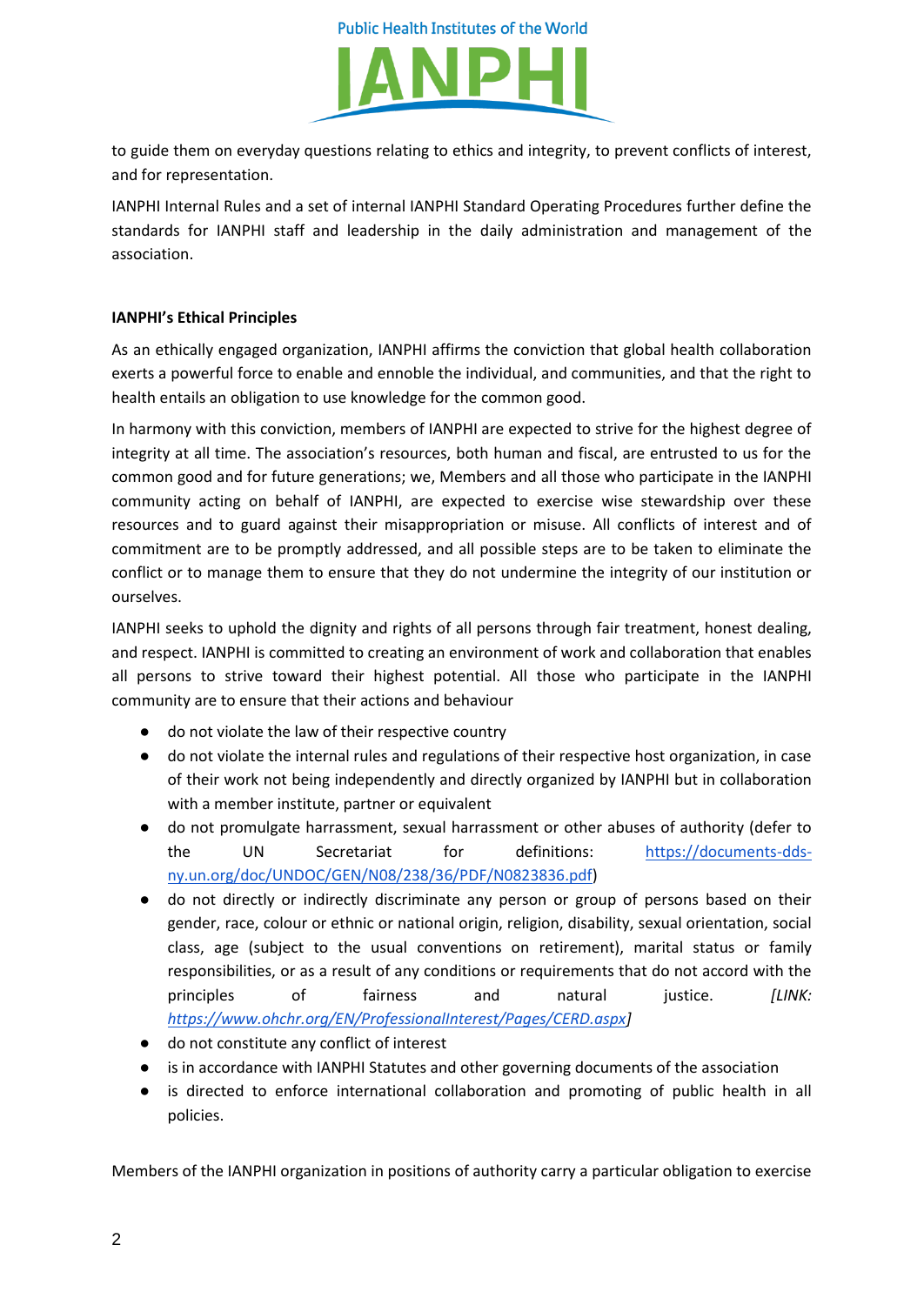

care and compassion, and to safeguard the dignity, safety, and personal integrity of community members that are within their hierarchical influence.

As an organization comprising thousands of persons in a shared enterprise, IANPHI fosters collegiality in order to advance our mission of global health collaboration. While frictions may emerge, we seek to resolve conflict through the active practice of community.

By our participation in the IANPHI community, each of us assumes responsibility for our actions and will be held accountable for them. Similarly, members of our community are responsible for holding each other and the organization to these ethical principles. Members of the IANPHI community are expected to abide by these principles, regardless of the letter of the law.

## **IANPHI Code of Conduct**

IANPHI maintains a code of conduct policy that sets forth standards to which community members must adhere while working within the IANPHI community. This code contains a non-exclusive list of standards that govern IANPHI participation.

## IANPHI Employees, Members, and Partners

All Staff of IANPHI (Secretariat and Office), remunerated agents such as consultants, and other employees such as trainees and volunteers, Members, and Partners conducting activities as representatives of IANPHI must:

- act honestly and impartially when carrying out their duties
- respect others and treat them in a courteous and professional manner
- ensure their work is transparent and traceable in a reasonable manner
- never make private use of any confidential information obtained through IANPHI
- ensure that the data collected and used for their work is handled and stored in a manner that ensures confidentiality, and is accessible to others conducting the same work to ensure continuity of work in case of staff changes and leaves of absence
- ensure the proper use of IANPHI brand
- report any conflict of interest or suspected violation to law by bring it to attention of their respective line manager and IANPHI leadership

# **IANPHI** *Members*

IANPHI Statutes define the criteria for IANPHI membership Members are obliged to

- participate in decision making at IANPHI General Assembly
- oblige to the decisions of IANPHI General Assembly
- pay their annual membership fees to IANPHI as decided by IANPHI General Assembly, or to request for waiver or reduction as defined in the statutes
- follow technical guidelines and policies set for membership set by IANPHI Executive Board
- promote awareness of IANPHI and act as ambassadors of IANPHI in their respective countries and global collaborations
- seek for funding and partnerships for IANPHI activities as defined in IANPHI strategy and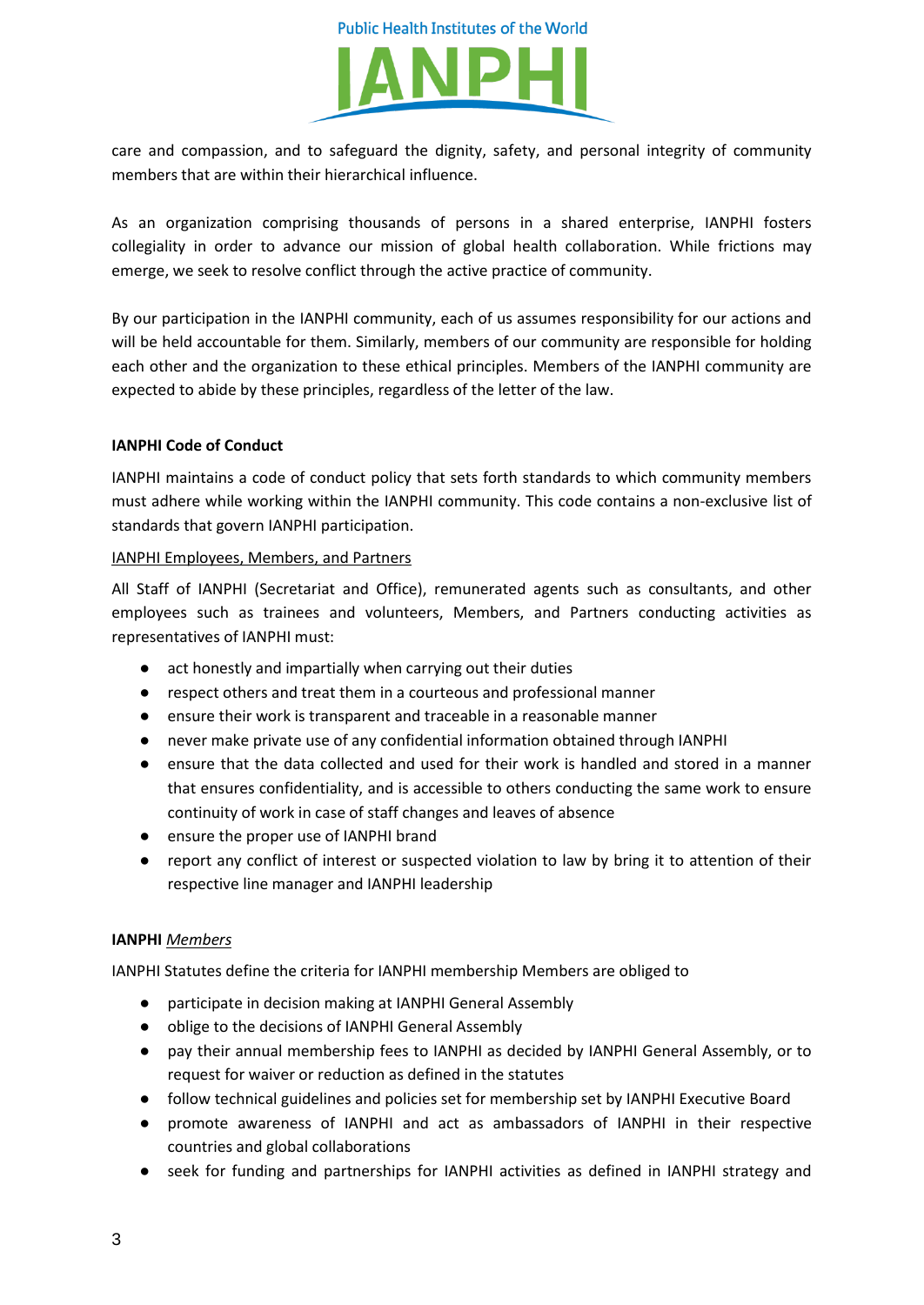



work plan

- ensure the correct use of IANPHI brand
- bring any conflict of interest or violation of IANPHI statutes to the attention to IANPHI Executive Board

Members are not to

- make financial or political commitments on behalf of IANPHI without authorization by IANPHI Executive Board or, if so decided, by IANPHI General Assembly
- make private use of any confidential information obtained through IANPHI, or to use IANPHI brand to their private benefit

## **Partners of IANPHI**

IANPHI Statutes define the criteria for IANPHI partnership. Partners are to

- pay any fees related to IANPHI partnership should such fees be set by IANPHI General Assembly, or to request for waiver or reduction as defined in the statutes
- promote awareness of IANPHI in their respective countries and global collaborations
- ensure the correct use of IANPHI brand
- report any conflict of interest between Partner and IANPHI to the attention to IANPHI Executive Board

Partners are not to

- act on behalf of IANPHI, or to make financial or political commitments on behalf of IANPHI
- make public or private use of any confidential information obtained through IANPHI

### **IANPHI Brand and Public Relationships**

IANPHI Staff, Members and Partners are to promote the work of IANPHI in a suitable manner. IANPHI brand is in the sole ownership of the International Association of National Public Health Institutes. The brand guidelines are defined in IANPHI brand strategy to be drafted and approuved.

Any scientific or general publications relating to IANPHI must be brought to the attention of IANPHI Office, and made available to general public through IANPHI website unless deemed confidential.

### **Reporting Violations and Misconduct**

Each member of the IANPHI community report all legal, policy, or ethical violations of which she/he becomes aware and that there will be no retaliation against a reporter for making a good faith report. There are a number of different channels that an employee, member, or partner may pursue to make a report, and these are:

- Report to the President or a designated representative
- Report to the Secretariat
- Report to the US Program Office